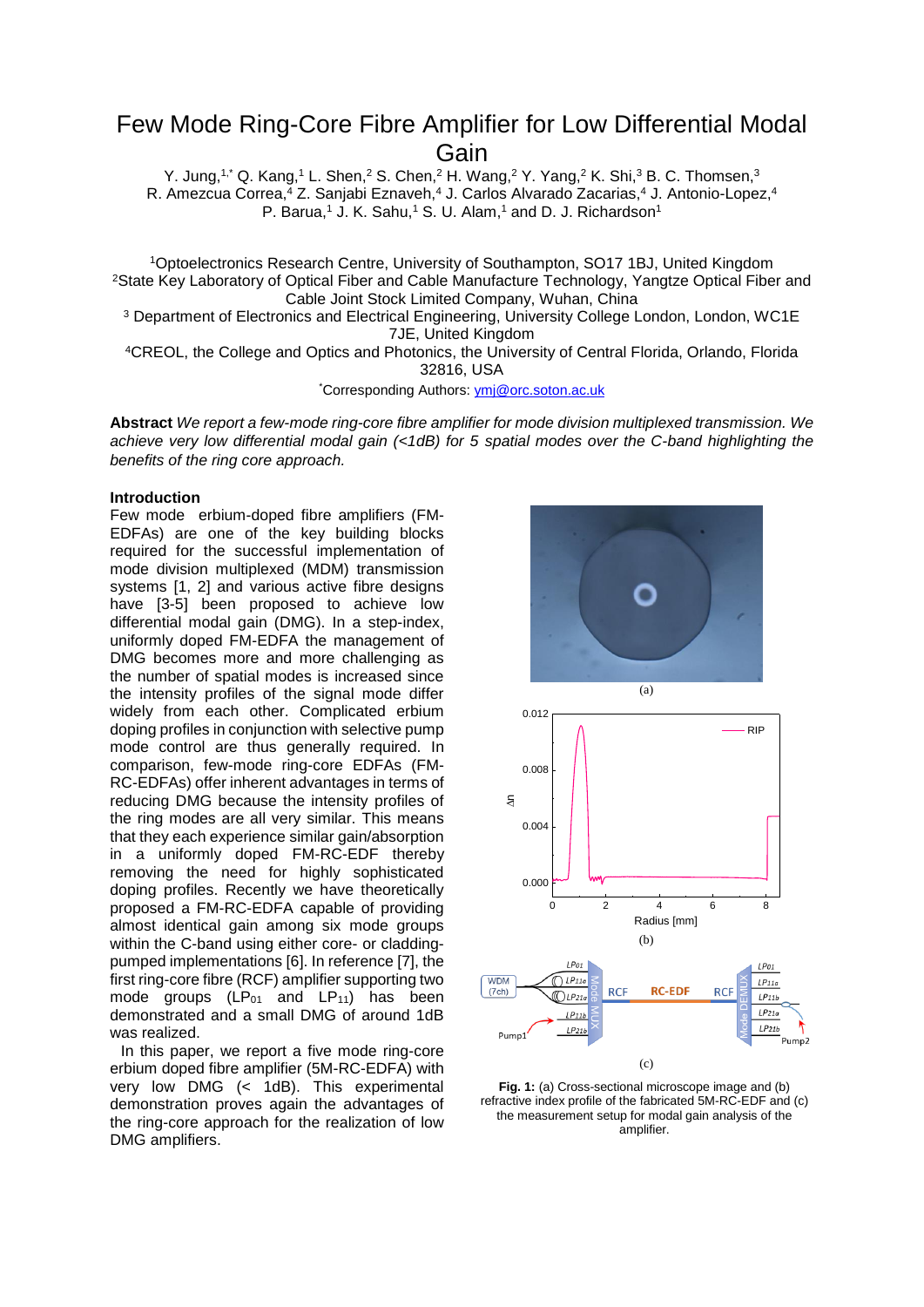## **Fabrication and characterization of 5M-RC-EDFA**

Our Er-doped RCF was designed to support 5 spatial modes with a single-radial-order (i.e. LP<sub>01</sub>, LP<sub>11a</sub>, LP<sub>11b</sub>, LP<sub>21a</sub> and LP<sub>21b</sub>). It was fabricated using a conventional modified chemical vapor deposition (MCVD) process in conjunction with solution doping. The  $110 \mu m$ outer glass cladding was octagonally-shaped to enable cladding-pumping. The preform refractive index profile and cross-sectional microscope image of the fabricated 5M-RC-EDF are shown in Fig. 1(a, b). The fibre core can be clearly seen as a bright annular ring. The inner radius of the annular ring is  $5.8 \mu m$  while the outer radius is  $9.4 \mu m$ . The core-to-clad refractive index difference is Δn=0.0112 corresponding to an NA of 0.18. Figure 1(c) shows a schematic of the 5M-RC-EDFA and the associated amplifier test setup. Seven WDM signals were split into three optical paths, each was mode-multiplexed by a mode-selective photonic lantern (PL) and launched into a length of matched passive RCF [8]. The photonic lanterns were in-house fabricated [9] with a mode dependent insertion loss of about 1.8-3 dB and an extinction ratio of >8 dB. The passive RCF tail of the PL was directly spliced to one end of the active RC-EDF while the other end of the RC-EDF was spliced to a second PL for mode-demultiplexing. The mode dependent splice losses between the active and passive RCFs were 1.8, 2.0 and 3.4 dB for  $LP_{01}$ , LP<sub>11</sub> and LP21, respectively. Originally, the active fibre was intended for cladding-pumping however the fabricated fibre exhibited high background loss at 1550 nm (more than a few dB/m), which made it difficult to achieve reasonable gain with the few meters long active fibre required given the peak cladding pump absorption of 2.4 dB/m at 979 nm. A core pumped configuration was therefore employed instead to reduce the active fibre length. A 27 cm-long 5M-RC-EDF was used in our experiment. As shown in Fig. 1(c), two singlemode pump laser diodes (27.5dBm each) were coupled in a bi-directional pump configuration (one coupled via the  $LP_{11b}$  port of the input PL and the other similarly coupled through the  $LP_{11b}$  port of the output PL). The total coupled pump power was estimated to be ~23 dBm due to the insertion loss of the PL and splice loss between the passive and active fibres.

First, we examined both the near- and far-field distributions of the amplified spatial modes by pumping through the input PL and without splicing the output PL. Clean modal amplification was confirmed at the output end of the 5M-RC-EDF using a CCD camera as shown



**Fig. 2:** (a) Far- and near-fields of the amplified signal modes and (b) measured modal gain and (c) noise figure as a function of wavelength at a fixed input signal power of -15dBm and launched pump power of 23dBm.

in Fig. 2(a). The detailed amplifier performance was then analyzed using the output PL as a mode demultiplexer. Fig. 2(b, c) shows the measured modal gain and noise figure (NF) as a function of wavelength at a fixed input signal power of -15 dBm per mode and a total launched pump power of 23 dBm. The average modal gain was relatively low (~10 dB) due